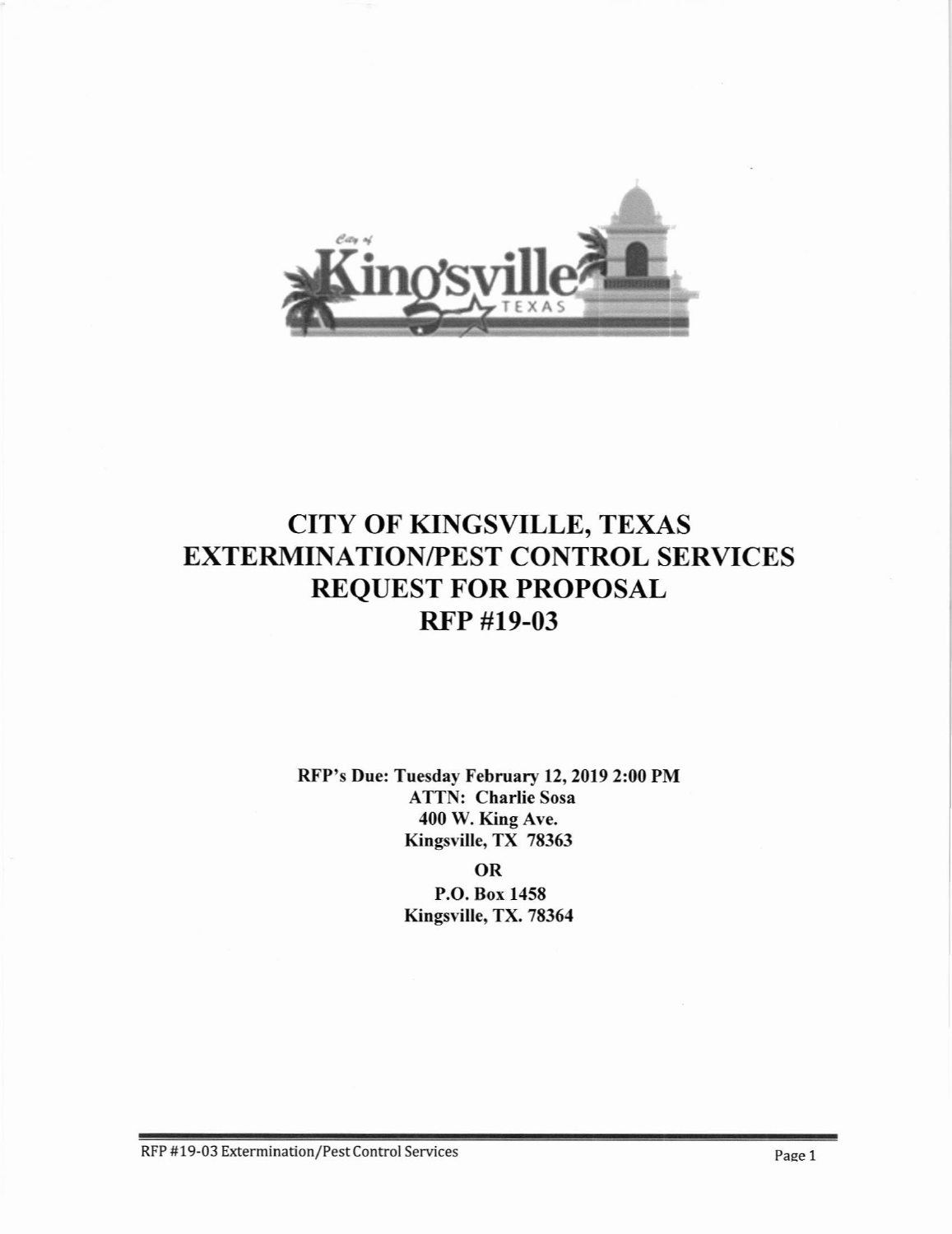### SPECIFICATIONS

#### SCOPE:

Pest control services shall include, but is not limited to, elimination of the following pests: ants. spiders, crickets, roaches, silverfish, scorpions. mice. rats, fleas, ticks, bees, wasps, yellowjackets, snakes and similar pests. Service must include controlling of pests on the outdoor grounds of the buildings (including, but not limited to patios, eves of building, sidewalks, lawns and building perimeter).

QUALITY ASSURANCE: The grounds will be inspected after each treatment by the appropriate City representative to insure compliance with the specifications.

SCHEDIILE OF SERVICES: Services will include treatment of all facilities listed herein on a once a month basis, at a minimum. Problem areas will be attended as needed during the interim at no additional cost to the City. Special attention is to be given to areas as identified.

CONTRACT AGREEMENT: The successful proposer agrees to maintain and assure the facilities as listed herein are to remain pest free according to the schedule of services. All work performed in fulfilling the requirements of this contract will be accomplished by competent personnel utilizing the highest professional exterminating/pest control methods and following procedures, supervision. material equipment and supplies/chemicals as herein stated in this specification.

**SAFETY:** The successful proposer/representative's responsibility is the protection of all site facilities, personnel and City customers. Successful proposer must comply with the U.S. Department of Labor Occupational Safety and Health Hazard Communication 1910.1200 for use of chemicals. The successful proposer shall supply the City with copies of Material Safety Data Sheets showing complete chemical breakdown of all chemicals being used within ten  $(10)$  days after notification of award. The City reserves the right to require the successful proposer to discontinue the use of chemicals or request a change of chemicals at any time.

#### NOTE: Proposers shall offer the City two (2) monthly costs per buildings:

- A. Monthly Cost per Building when services are performed between the hours of 8:00 a.m. to 5:00 p.m.; and
- B. Monthly Cost per Building when services are performed before 8:00 a.m. and after 5:00 p.m.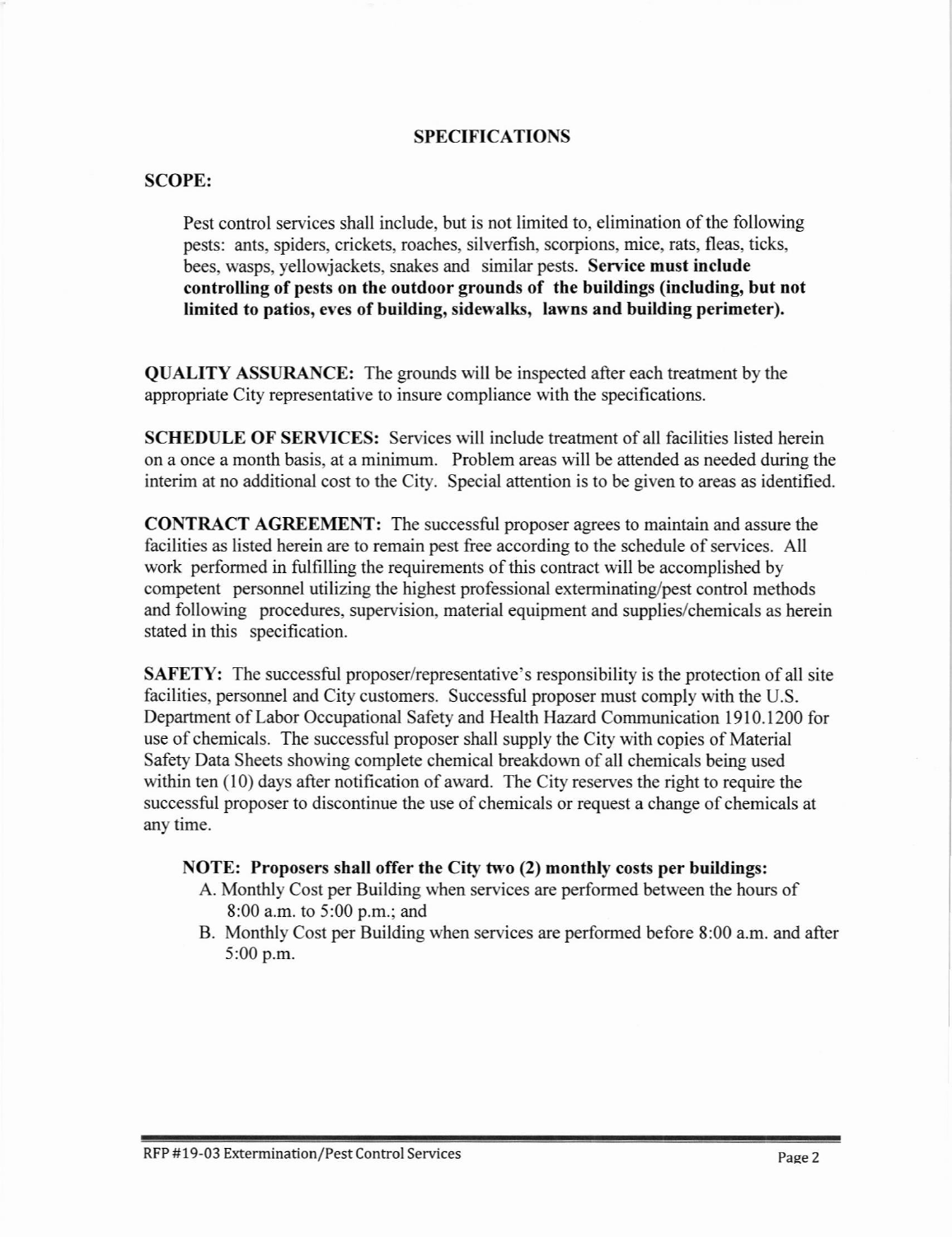## USE THIS FORM ONLY PROPOSAL SHEET EXTERMINATION/PEST CONTROL

| Item<br>No. | <b>Name and Address of Facility</b>                                                                                                                                                                                                                                                                                                                                                                                                                | No. of<br><b>Stories</b> | Square | Mo. Cost<br>Per Bldg.<br>Footage 8:00-5:00 | Mo. Cost<br>Per Bldg.<br><b>After 5:00</b> |
|-------------|----------------------------------------------------------------------------------------------------------------------------------------------------------------------------------------------------------------------------------------------------------------------------------------------------------------------------------------------------------------------------------------------------------------------------------------------------|--------------------------|--------|--------------------------------------------|--------------------------------------------|
| 1.          | Kingsville Police Department**<br>1300 E King Ave.<br>Kingsville, Texas 78363<br>Contact: Charlie Sosa (361) 595-8025<br>Areas Requiring Special Attention:<br>Monthly: Spray all areas; special attention for ants, roaches, crickets, bees, wasps,<br>yellowjackets and mice, perimeter of building mice & rat baits, entry ways                                                                                                                 |                          |        | $1 \t11,400 \t$$ \$                        |                                            |
| 2.          | Robert J. Kleberg Public Library 1 14,000 \$<br>$220$ N. $4th$ Street<br>Kingsville, Texas 78363<br>Contact: Charlie Sosa (361) 595-8025<br>Areas Requiring Special Attention:<br>Monthly: Spray all areas; special attention for ants, roaches, crickets, bees, wasps,<br>yellowjackets and mice.                                                                                                                                                 |                          |        |                                            |                                            |
| 3.          | Kingsville City Hall<br>400 W. King Ave.<br>Kingsville, Texas 78363<br>Contact Charlie Sosa (361) 595-8025<br>Areas Requiring Special Attention:<br>Monthly: Spray all areas; special attention for ants, roaches, crickets, bees, wasps,<br>yellowjackets and mice, to perimeter of building mice & rat baits, entry ways,<br>Restrooms and break rooms (kitchens) for insects and mice.<br>Building is two story                                 |                          |        | $4\quad 28,800\quad$ \$                    | $\mathbb{S}$                               |
| 4.          | Kingsville Public Works Building<br>660 Johnson Road<br>Kingsville, Texas 78363<br>Contact: Bill Donnell (361)-595-8041<br>Areas Requiring Special Attention:<br>Monthly: Spray all areas; special attention for ants, roaches, crickets, bees, wasps,<br>yellowjackets and mice, to perimeter of building (mice & rat baits, entry ways,<br>Restrooms and break rooms for insects and mice<br>** Building is one story; warehouse has two levels. | $\overline{2}$           | 13,500 | $\mathbb{S}$                               | \$                                         |